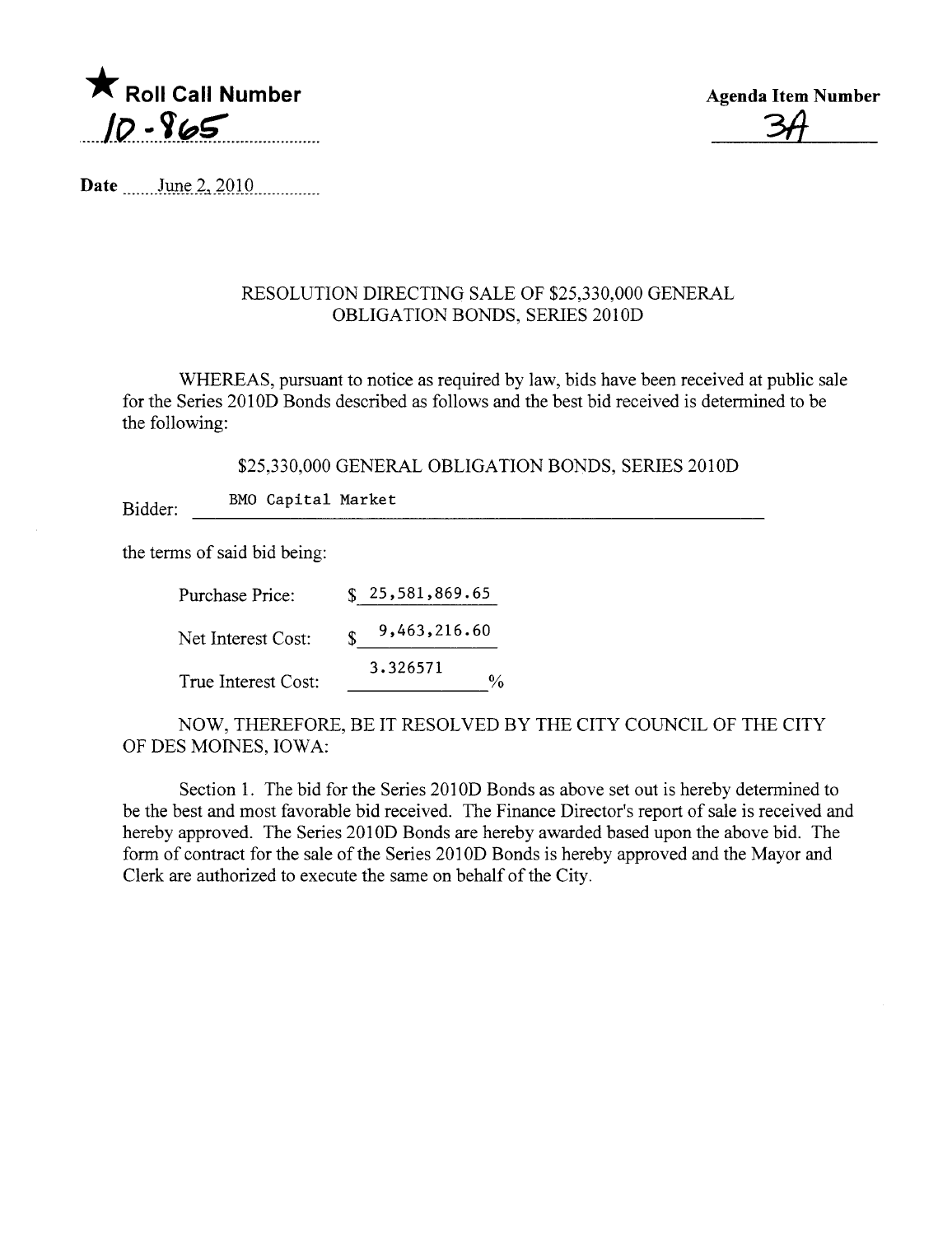

Agenda Item Number <u>3A</u>

Date .......June 2, 2010

Section 2. The notice of the sale of the Series 2010D Bonds heretofore given and all acts of the Clerk and Finance Director done in furtherance of the sale of said Series 2010D Bonds are hereby ratified and approved.

Moved by: Hensley to adopt.

FORM APPROVED:

Desuty City Attorney

| <b>COUNCIL ACTION</b> | <b>YEAS</b> | <b>NAYS</b> | <b>PASS</b> | <b>ABSENT</b>   | <b>CERTIFICATE</b>                                                                                 |
|-----------------------|-------------|-------------|-------------|-----------------|----------------------------------------------------------------------------------------------------|
| <b>COWNIE</b>         |             |             |             |                 |                                                                                                    |
| <b>COLEMAN</b>        |             |             |             |                 | I, DIANE RAUH, City Clerk of said City hereby                                                      |
| <b>GRIESS</b>         |             |             |             |                 | certify that at a meeting of the City Council of                                                   |
| <b>HENSLEY</b>        |             |             |             |                 | said City of Des Moines, held on the above date,<br>among other proceedings the above was adopted. |
| <b>MAHAFFEY</b>       |             |             |             |                 |                                                                                                    |
| <b>MEYER</b>          |             |             |             |                 | IN WITNESS WHEREOF, I have hereunto set my                                                         |
| <b>MOORE</b>          |             |             |             |                 | hand and affixed my seal the day and year first<br>above written.                                  |
| <b>TOTAL</b>          |             |             |             |                 |                                                                                                    |
| <b>MOTION CARRIED</b> |             |             |             | <b>APPROVED</b> |                                                                                                    |
|                       |             |             |             |                 |                                                                                                    |
|                       |             |             |             |                 |                                                                                                    |
| handlin Isan          |             |             |             |                 | City Clerk                                                                                         |
|                       |             |             |             |                 |                                                                                                    |
|                       |             |             |             |                 |                                                                                                    |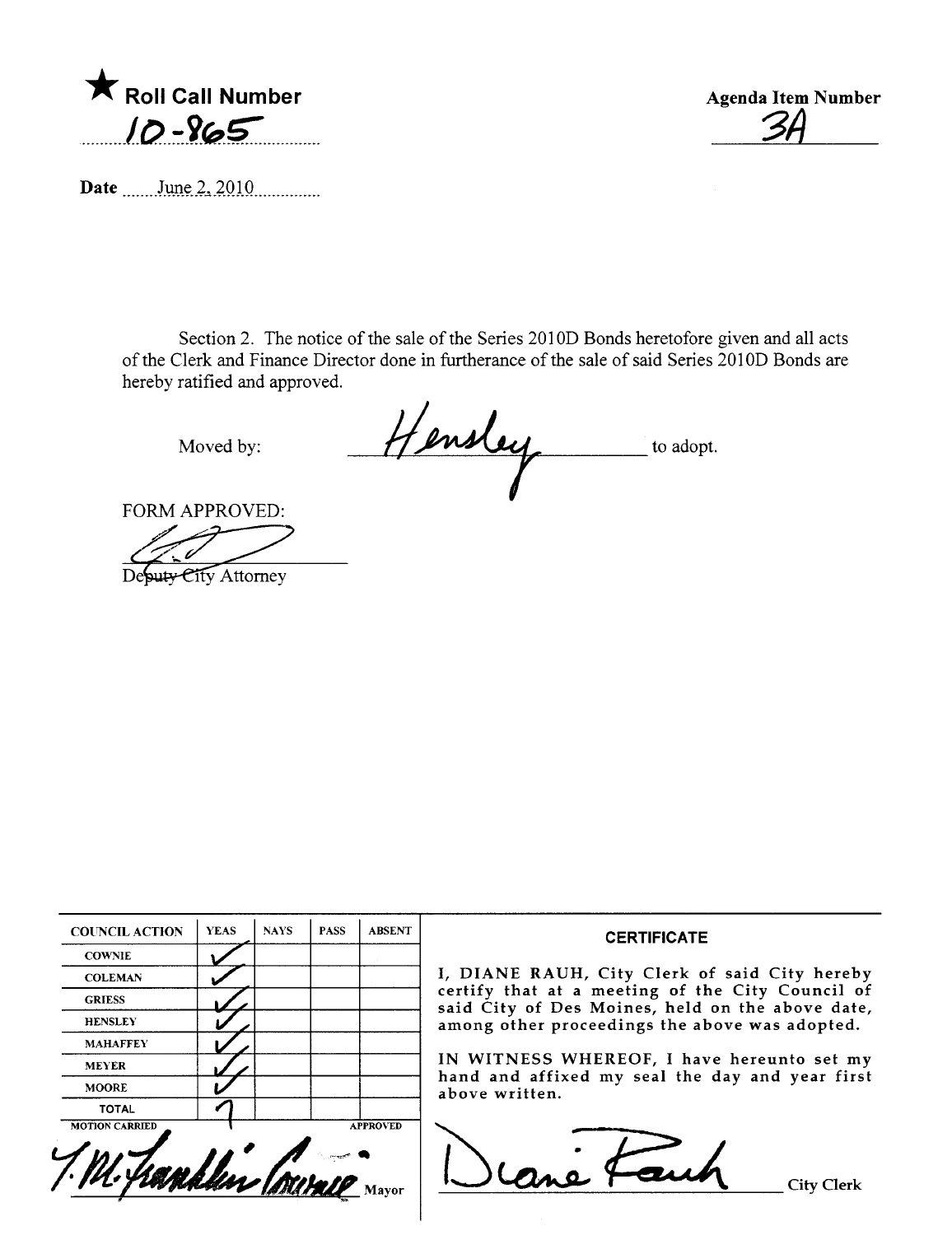2010 Series D - \$25,330,000 - 20 Year Tax Exempt

| $\mathbf{\Xi}$ | 3.326571                        | 3.461685      | 3.466306                    | 3.576001                    | 3.599961                 | 3.708107                         |
|----------------|---------------------------------|---------------|-----------------------------|-----------------------------|--------------------------|----------------------------------|
| <b>Bidder</b>  | <b>BMO Capital Markets Inc.</b> | Piper Jaffray | Robert W. Baird & Co., Inc. | J.P. Morgan Securities Inc. | Prager, Sealy & Co., LLC | Hutchinson, Shockey, Erley & Co. |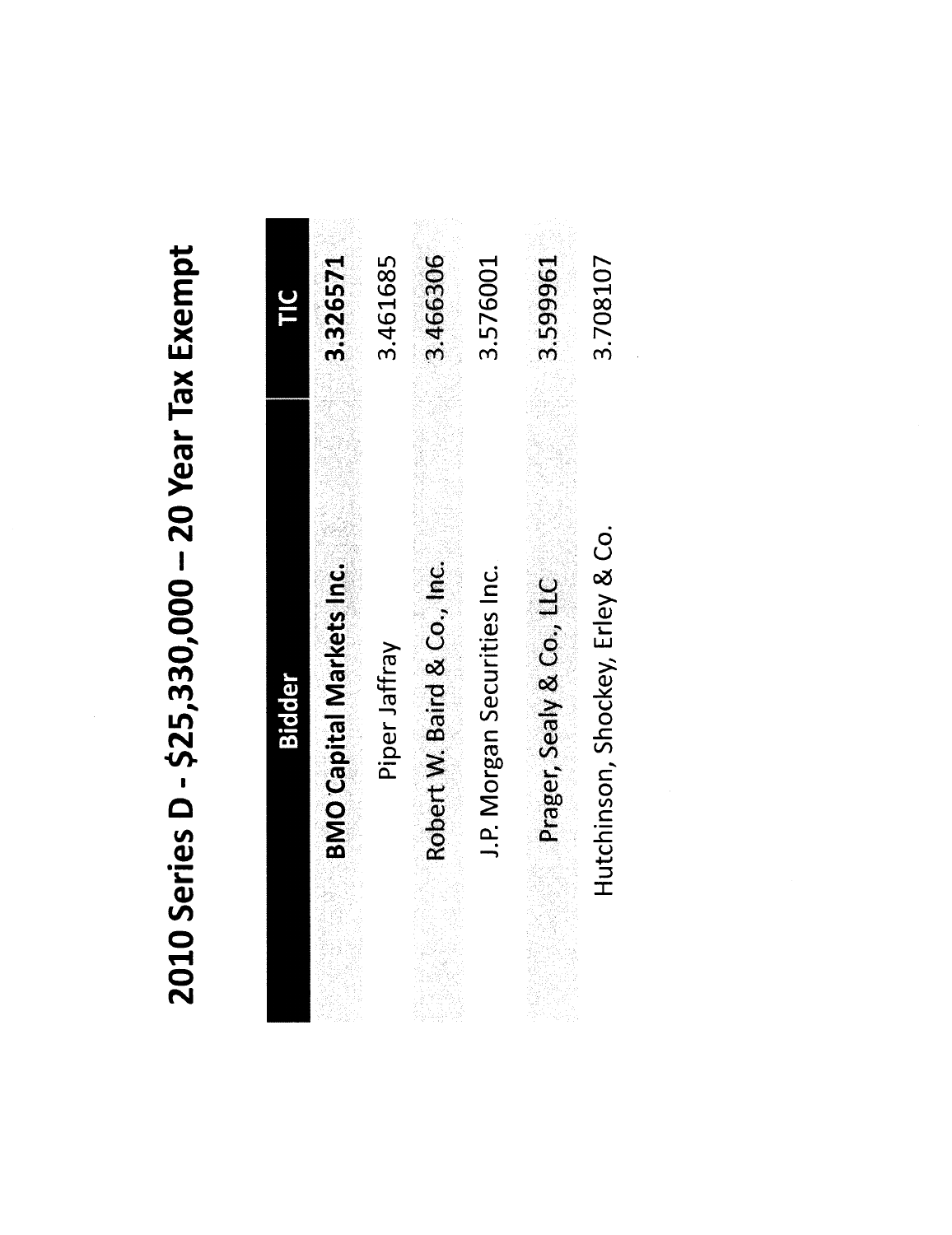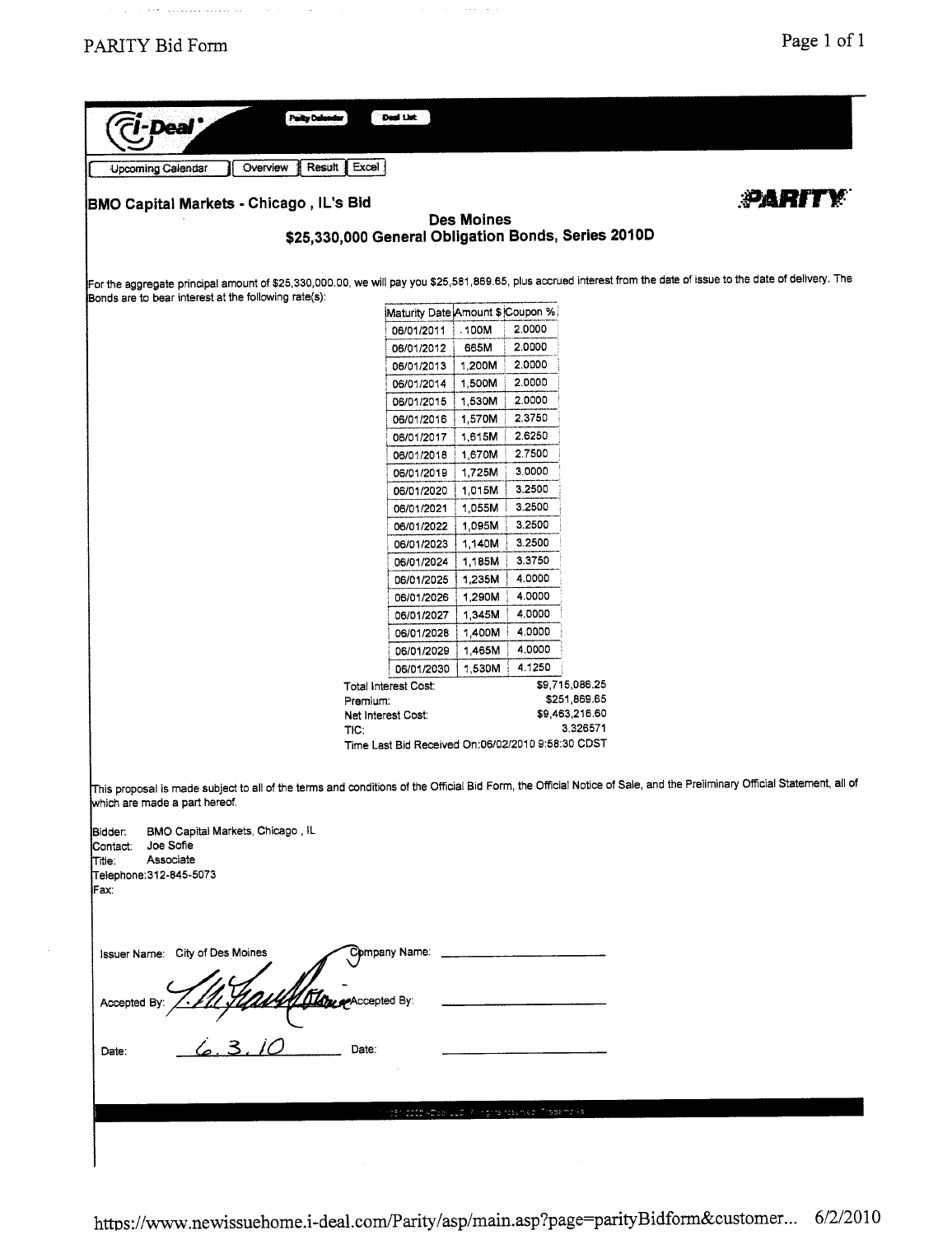## TABULATION OF BIDS

## City of Des Moines, Iowa

\$25,330,000 General Obligation Bonds, Series 2010D

## Award:

BMO CAPITAL MARKETS GKST, INC. STIFEL, NICOLAUS & CO., INC.

FIRST SOUTHWEST COMPANY OPPENHEIMER & CO., INC.

RATINGS: Moody's Investors Service 'Aa1' & Standard & Poor's 'AAA'

SALE DATE: Wednesday, June 2, 2010

|                                           | <b>COUPON</b> | <b>NET INTEREST COST</b> |                                 |                 |  |
|-------------------------------------------|---------------|--------------------------|---------------------------------|-----------------|--|
| <b>NAME OF BIDDER</b>                     | <b>RATE</b>   | <b>YEAR</b>              | <b>&amp; TRUE INTEREST RATE</b> | <b>PRICE</b>    |  |
|                                           |               |                          |                                 |                 |  |
| <b>BMO CAPITAL MARKETS GKST INC.</b>      | 2.00%         | 2011-2015                | \$9,463,216.60                  | \$25,581,869.65 |  |
| Chicago, Illinois                         | 2.375%        | 2016                     |                                 |                 |  |
| STIFEL, NICOLAUS & CO., INC.              | 2.625%        | 2017                     | 3.3265%                         |                 |  |
| Denver, Colorado                          | 2.75%         | 2018                     |                                 |                 |  |
| FIRST SOUTHWEST COMPANY                   | 3.00%         | 2019                     |                                 |                 |  |
| Dallas, Texas                             | 3.25%         | 2020-2023                |                                 |                 |  |
| <b>OPPENHEIMER &amp; CO. INC.</b>         | 3.375%        | 2024                     |                                 |                 |  |
| New York, New York                        | 4.00%         | 2025-2029                |                                 |                 |  |
|                                           | 4.125%        | 2030                     |                                 |                 |  |
| PIPER JAFFRAY & CO.                       | 3.00%         | 2011-2015                | \$9,938,248.33                  | \$26,351,135.00 |  |
| Minneapolis, Minnesota                    | 4.00%         | 2016-2030                |                                 |                 |  |
|                                           |               |                          | 3.4616%                         |                 |  |
| ROBERT W. BAIRD & CO., INC.               | 2.00%         | 2011-2015                | \$9,860,402.30                  | \$25,678,180.20 |  |
| Milwaukee, Wisconsin                      | 3.00%         | 2016-2019                |                                 |                 |  |
| <b>COASTAL SECURITIES, INC.</b>           | 3.25%         | 2020                     | 3.4663%                         |                 |  |
| Houston, Texas                            | 4.00%         | 2021-2030                |                                 |                 |  |
| <b>C.L. KING &amp; ASSOCIATES</b>         |               |                          |                                 |                 |  |
| New York, New York                        |               |                          |                                 |                 |  |
| DAVENPORT & CO., LLC                      |               |                          |                                 |                 |  |
| Richmond, Virginia                        |               |                          |                                 |                 |  |
| <b>LOOP CAPITAL MARKETS, LLC</b>          |               |                          |                                 |                 |  |
| New York, New York                        |               |                          |                                 |                 |  |
| <b>KILDARE CAPITAL</b>                    |               |                          |                                 |                 |  |
| Philadelphia, Pennsylvania                |               |                          |                                 |                 |  |
| SAMCO CAPITAL MARKETS, INC.               |               |                          |                                 |                 |  |
| Houston, Texas                            |               |                          |                                 |                 |  |
| EDWARD D. JONES & CO.                     |               |                          |                                 |                 |  |
| Saint Louis, Missouri                     |               |                          |                                 |                 |  |
| DUNCAN WILLIAMS, INC.                     |               |                          |                                 |                 |  |
| Richmond, Virginia                        |               |                          |                                 |                 |  |
| <b>WEDBUSH MORGAN SECURITIES</b>          |               |                          |                                 |                 |  |
| Phoenix, Arizona                          |               |                          |                                 |                 |  |
| <b>VINING-SPARKS IBG, LTD PARTNERSHIP</b> |               |                          |                                 |                 |  |
| Chicago, Illiinois                        |               |                          |                                 |                 |  |
| <b>CREWS &amp; ASSOCIATES</b>             |               |                          |                                 |                 |  |
| Little Rock, Arkansas                     |               |                          |                                 |                 |  |
|                                           |               |                          |                                 |                 |  |



2600 Grand Avenue, Suite 214 Des Moines, Iowa 50312 (515) 243-2600